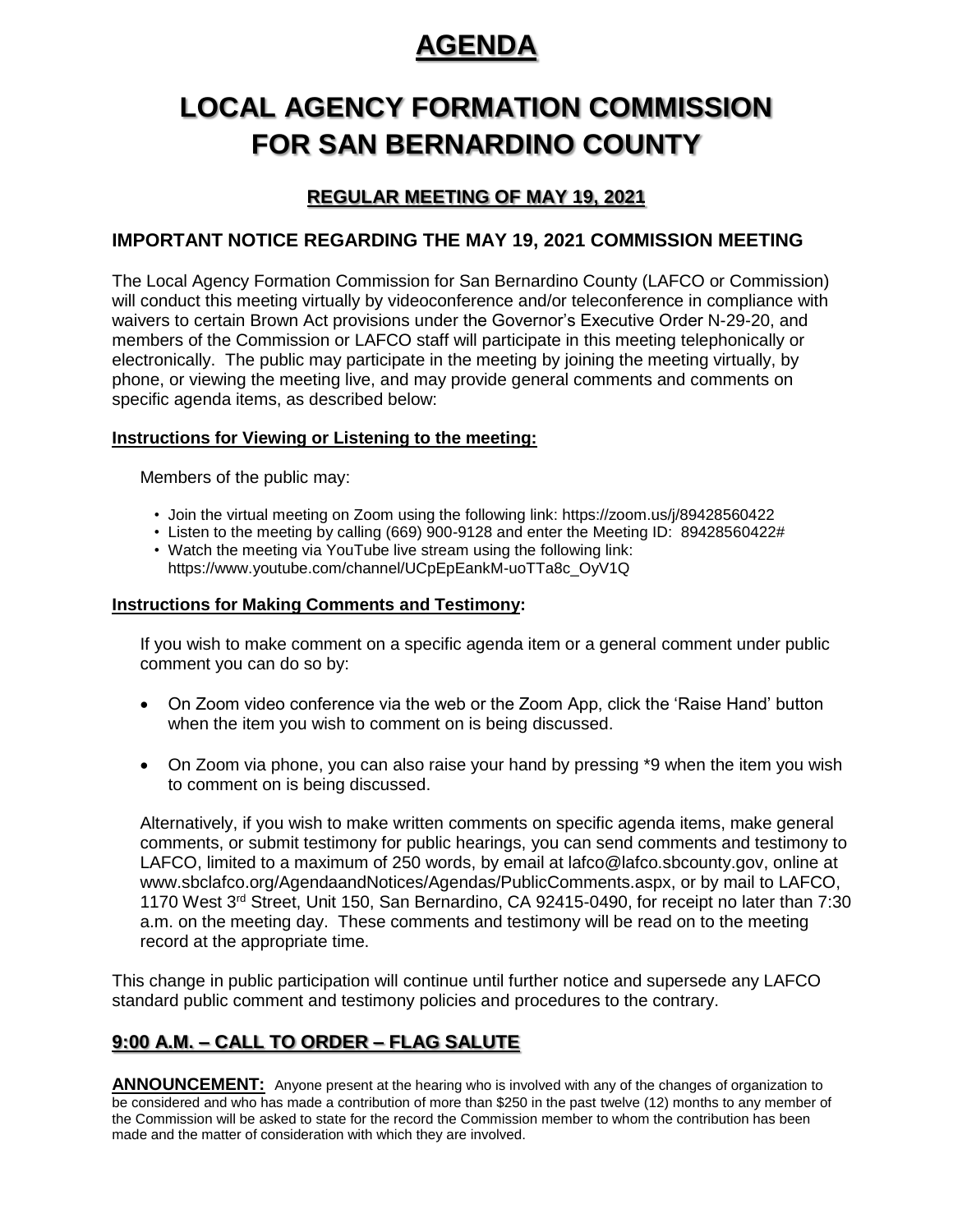- 1. Swear in Regular (Supervisor Curt Hagman) and Alternate (Supervisor Dawn Rowe) County **Commissioners**
- 2. Selection of Chair & Vice Chair

#### 3. **PUBLIC COMMENTS ON CLOSED SESSION**

#### 4. **CONVENE CLOSED SESSION**

Conference with Legal Counsel – Initiation of Litigation (Government Code Section 54956.9(d)(4)) - - 1 Potential Case

#### 5. **RECONVENE PUBLIC SESSION**

#### **CONSENT ITEMS:**

The following consent items are expected to be routine and non-controversial and will be acted upon by the Commission at one time without discussion, unless a request has been received prior to the hearing to discuss the matter.

- 6. Approval of Minutes for Regular Meeting of March 17, 2021
- 7. Approval of Executive Officer's Expense Report
- 8. Ratify Payments as Reconciled and Note Cash Receipts for Months of February and March 2021
- 9. Consideration of: (1) CEQA Exemption for LAFCO SC#464; and (2) LAFCO SC#464 City of Upland Sewer Service Agreement No. 2021-5-01
- 10. Review and Approval of Lease Amendment at the Norton Regional Event Center for use of Commission Meetings
- 11. Consent Items Deferred for Discussion

#### **PUBLIC HEARING ITEMS:**

- 12. Third Quarter Financial Review for FY 2020-21
- 13. Consideration of: (1) CEQA Statutory Exemption for Schedule of Fees, Deposits and Charges Revisions; and (2) Review and Adoption of Schedule of Fees, Deposits, and Charges Effective July 1, 2021
- 14. Review and Consideration of Amendments to Policy and Procedure Manual Section III Human Resources
- 15. Review and Adoption of Final Budget for Fiscal Year 2021-22 including the Apportionment for Independent Special Districts, Cities and the County

#### **DISCUSSION ITEMS:**

16. Continued Monitoring for the Barstow Cemetery District related to LAFCO 3245 - Countywide Service Review for Public Cemetery Districts